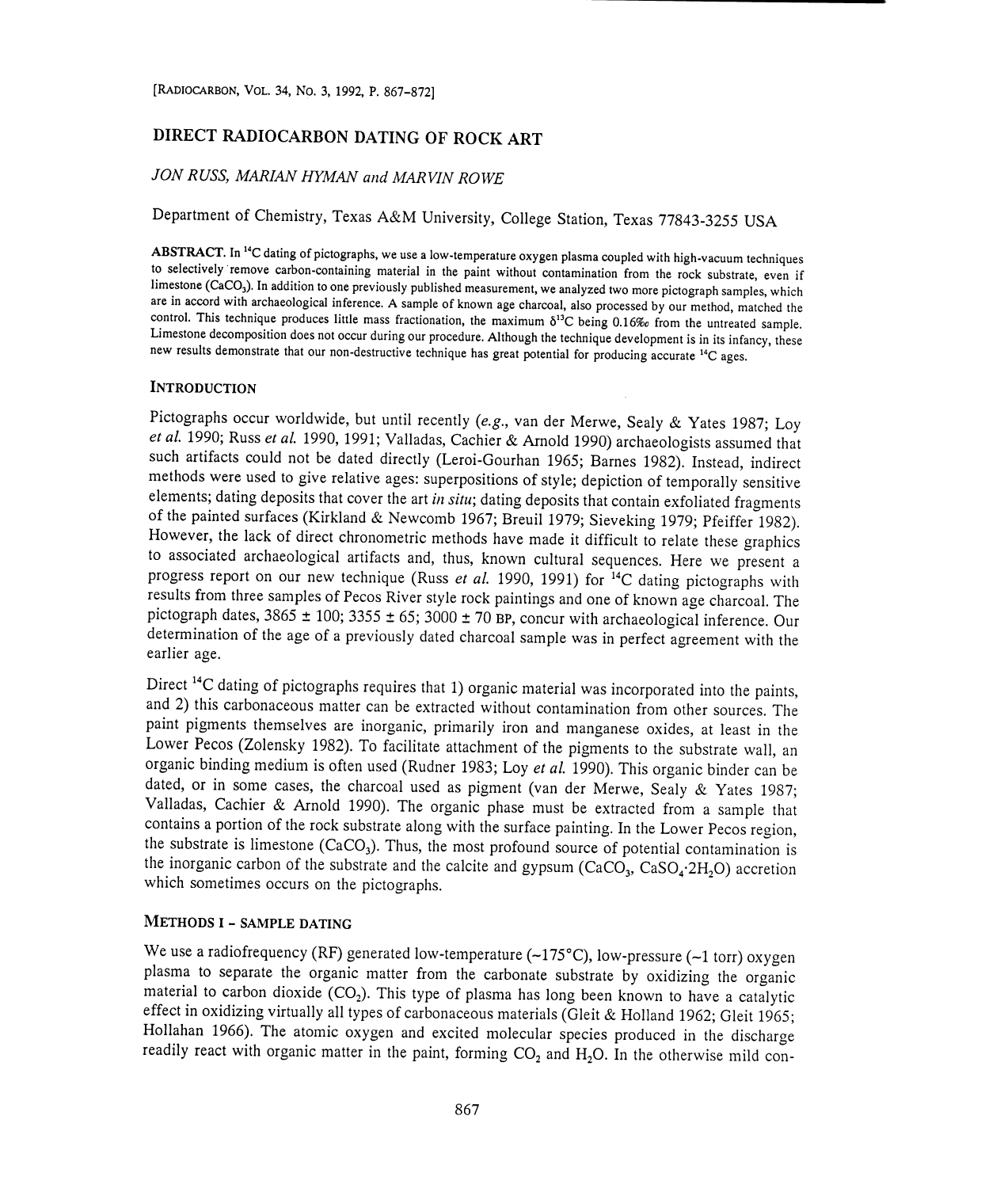# 868 J. Russ, M. Hyman and M. Rowe

ditions, the already fully oxidized carbonate rock is unaffected. The gaseous products can be separated by freezing on a liquid nitrogen  $(LN<sub>2</sub>)$  cold finger. Thus, the plasma allows the selective removal of the organic phase leaving the substrate intact. Once extracted, the organic component can be analyzed by accelerator mass spectrometry (AMS), enabling these pictographs to be <sup>14</sup>C dated for the first time.

#### Vacuum System

The apparatus and procedure have been described earlier (Russ et al. 1991). Although the basic design remains the same, we have made changes to the system and in the operating procedure for future runs, based on the results of experimental tests conducted during the past several months. We repeat the procedure here and incorporate the specific changes that have been made to improve it. To minimize contamination by atmospheric  $CO<sub>2</sub>$ , we built a Pyrex high-vacuum chamber, 27 cm long and 10 cm in diameter. This was placed between two external rectangular copper electrodes (14 cm x 20 cm with 3-cm holes drilled on 4.5-cm centers) bent to conform to the curvature of the chamber. In our earlier work (Russ et al. 1990, 1991), the electrodes were connected to an International Plasma Corporation RF generator (13.6 MHz, 150 watt maximum power). Now we are using a Plasma-Therm, Inc., RF generator (27.2 MHz, 1500 watt maximum power). The electrodes, however, are identical. In our present apparatus, all pumping is accomplished with oil-less pumps. Two  $LN_2$  sorption pumps achieve pressures of  $\sim 10^{-5}$  torr in the system; an ion pump is used to obtain high vacuum  $(10^{-7}$  torr). Pressures are measured only when the plasma is not being run, using a CVC Products GT-340 A thermistor gauge and a Bayard-Alpert ionization gauge. The gauges are separated from the plasma chamber by an all-metal valve with a copper gasket. Leak tests are routinely performed to ensure high-vacuum integrity. Our prior use of ultra-pure bottled oxygen has been discontinued due to concern that the bottled oxygen may contain traces of organic material or  $CO<sub>2</sub>$ . Instead, a CuO furnace was added to the system, which produces pure oxygen when heated to  $\sim$ 900°C. In the previous apparatus design, samples were inserted into the chamber after blowing an opening in the glass. To eliminate the possibility that organic material was introduced from the flame or the glass blowing, we now use a 7 cm ConFlat blank flange with a copper gasket, through which the sample is placed into the chamber.

# Plasma Chamber Cleansing

Before introducing the sample into the chamber, a series of steps are carried out to thoroughly cleanse the interior walls of any possible organic contamination: 1) the chamber is rough-pumped down to  $\sim 10^{-3}$  torr with the first LN<sub>2</sub> pump before opening the second to achieve a pressure of  $\sim$ 10<sup>-5</sup> torr; 2) oxygen is introduced to a pressure of  $\sim$ 1 torr by raising the CuO furnace to  $\sim$ 900°C; 3) the RF generator is set to 250 watts and a plasma produced with a matching network keeping the reflected power at <5% of the incident power level; 4) the plasma is maintained for 2 h; 5) the RF generator is turned off and the system pumped back down to  $\sim 10^{-5}$  torr using the LN<sub>2</sub> pumps. This procedure is repeated until no  $CO<sub>2</sub>$  is released, ensuring clean surfaces. During the cleaning phase, heating tapes keep the collection arm and cold finger at  $-180^{\circ}$ C. The oxygen plasma treatment oxidizes all organic contamination in the chamber to  $CO<sub>2</sub>$  and  $H<sub>2</sub>O$ ; the heating and subsequent vacuum pumping prevents adsorption of the gases onto the glass surfaces. The plasma chamber is not in contact with any organic materials; all surfaces seen by the plasma are either borosilicate glass or metal. Thus, there is little chance of contamination from the plasma chamber itself after cleansing by this plasma operation. Residual atmospheric  $CO<sub>2</sub>$  contamination is minimized by evacuating the reaction chamber to a pressure of  $-10^{-7}$  torr before introducing plasma oxygen. We had previously calculated that an atmospheric pressure of 65 torr was sufficiently low that  $CO_2$  would cause only a 1 ppm increase of the  $^{14}C$  concentration, assuming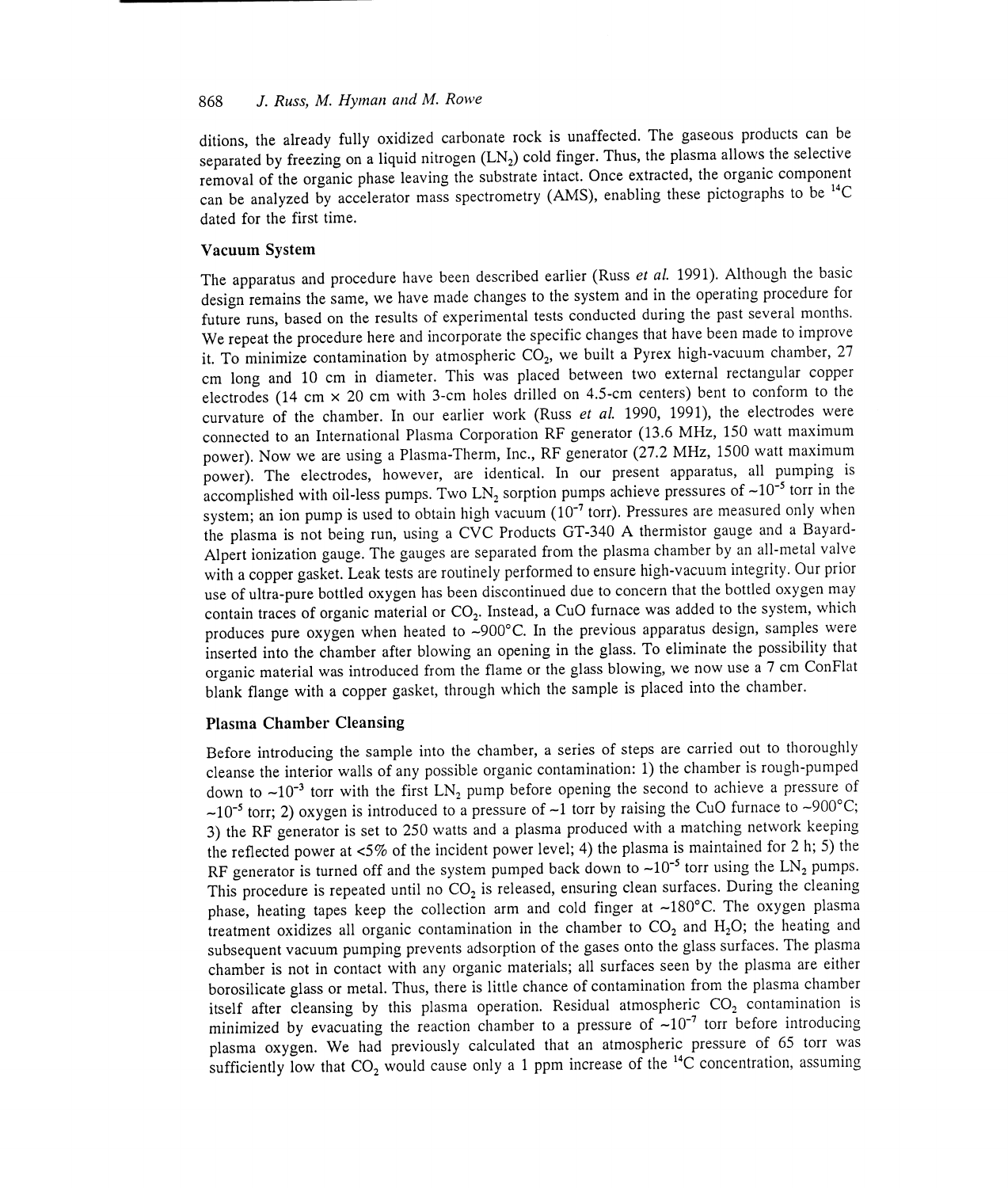no leak in the system. As a second precautionary measure, we now open our vacuum system only to pure argon or nitrogen atmospheres, so that our system is subjected to little atmospheric  $CO<sub>2</sub>$ .

## Sample Analysis

No special sample preparation is necessary other than that common to all  $^{14}C$  dating. Samples were placed in aluminum foil when collected, brought to the laboratory and photographed in both black and white and color. Then the samples were wrapped in clean aluminum foil and placed into a vacuum desiccator. This was evacuated with a LN<sub>2</sub> sorption pump and filled with pure argon. The samples are stored under argon until removed for study. The samples are examined under an optical microscope, all visible contamination removed and the painted surface carefully scraped off. Every attempt is made to keep the sample exposed primarily to argon until placed in the plasma chamber, which is itself being flushed with argon or nitrogen. The samples are placed on a Pyrex glass plate, 15 cm  $\times$  3 cm, near the center of the plasma chamber after unbolting the 7 cm ConFlat blank flange, which is rebolted after sample insertion. The system is pumped with the two LN, pumps until the pressure is low enough that the ion pump can be engaged  $(-10^{-5}$  torr). Heating tapes on the collection arm and cold finger are kept at  $-180^{\circ}$ C during the entire pumping phase. Infrared lamps also heat the sample chamber to accelerate outgassing and to prevent gases from adsorbing on the walls. Once high vacuum is obtained, the heating devices are removed and the resulting pressure monitored after closing the valve to the ion pump to insure no leaks. The system is then ready to begin plasma production. Oxygen from the Cu0 furnace is admitted into the system to a pressure of  $-1$  torr. Application of the RF potential across the external electrodes produces a glow discharge that is maintained for a few hours. The products formed by the reaction of the organic phase of the paint with the oxygen plasma  $(CO_2)$  and  $H<sub>2</sub>O$  are collected in the extraction finger by cooling with liquid nitrogen and sealed off. The finger is then sent to an AMS facility for determination of the 14C content.

#### METHODS II- PROCEDURE VALIDATION

## Establishing Limestone Stability in the Plasma

Limestone, at least CaCO<sub>3</sub>, which is the primary  $(-97\%$  or greater) component of Lower Pecos limestone, does not decompose in the oxygen plasma. Powdered  $CaCO<sub>3</sub>$  was placed into the plasma vacuum chamber and thoroughly cleaned by subjecting it to an oxygen plasma. Then possible  $CO<sub>2</sub>$ production from  $CaCO<sub>3</sub>$  decomposition was monitored as the power of the system was raised from an initial value of 75 watts. No measurable  $CaCO<sub>3</sub>$  decomposition occurred in our system even at 350 watts, well above our operating power of 100 watts.

We measured the temperature of the  $CaCO<sub>3</sub>$  in the chamber during plasma operation as a function of both plasma power and oxygen pressure in order to determine the approximate sample temperature during a plasma run and to optimize our operating conditions for future extractions. Over a pressure range of 0.5 to 2.0 torr, the temperature decreased monotonically as the pressure was increased, falling  $\sim40^{\circ}$ C per torr. Similarly, the rate of production of CO<sub>2</sub> from oxygen plasma treatment of graphite fell as oxygen pressure was increased. Figure 1 shows the increase in limestone temperature as the power of the system was raised from 75 watts up to 350 watts at oxygen pressures of 0.8 and 1.4 torr. At an oxygen pressure of 0.8 torr, the temperature is  $\sim 160^{\circ}$ C at  $-75$  watts. This corresponds to an initial CO<sub>2</sub> production from graphite of  $-0.021$  cc min<sup>-1</sup>. The reproducibility for setting the power is probably about  $\pm$  5-10 watts, which corresponds to temperature uncertainties of  $\pm$  10 $^{\circ}$ C.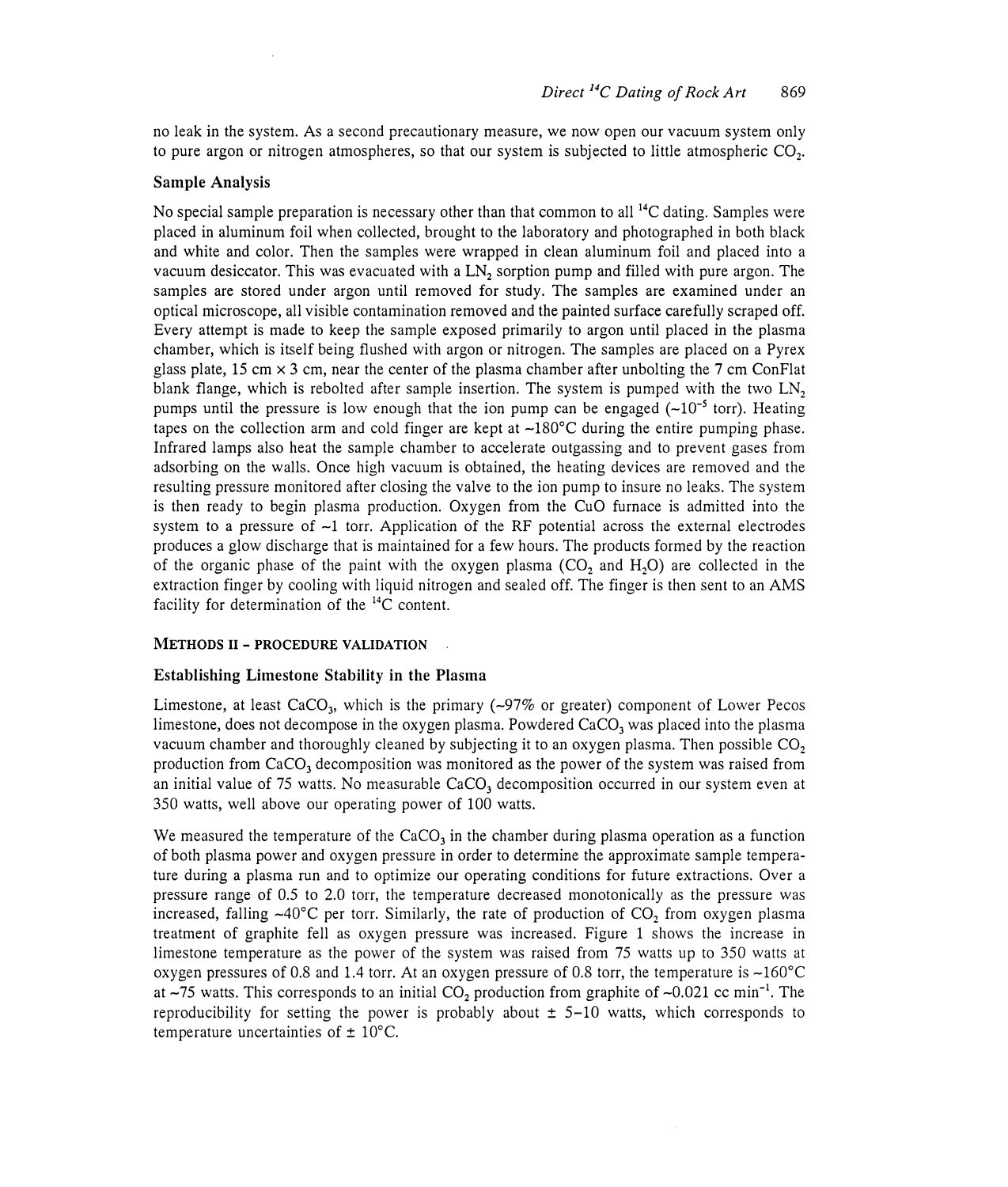

Fig. 1. Limestone temperature vs. system power. The temperature increases as the power is increased.

Although the limestone from the Lower Pecos region that we analyzed is comprised primarily of CaCO<sub>3</sub>, it also contains a small component (<3%) of MgCO<sub>3</sub>. We measured the MgCO<sub>3</sub> content of three limestone samples by atomic absorption and found values of 1.1, 3.1 and 2.2%. We are presently conducting experiments on the plasma decomposition conditions for MgCO<sub>3</sub>.

# Isotopic Fractionation

With the assistance of Professor E. Grossman, Department of Geology, Texas A&M University, we have measured the isotopic fractionation of carbon introduced by a typical plasma run. To do this, we placed a sample of charcoal of previously measured  $\delta^{13}$ C into the plasma chamber and treated it as a normal sample to be dated. The CO<sub>2</sub> was collected at five different times as the oxygen plasma was applied. Analyses of the carbon isotopes were carried out on a Finnegan MAT-251 isotope ratio mass spectrometer. We summarize the data in Table 1. Our technique causes little isotopic fractionation for charcoal; the maximum change seen was only  $0.16\%$ .

| Plasma exposure time (h) | $\delta^{13}$ C    | $\text{Cm}^3$ CO <sub>2</sub> |
|--------------------------|--------------------|-------------------------------|
| No exposure to plasma    | $-7.53 \pm 0.04\%$ |                               |
| $0 - 0.25$               | $\ast$             | 0.32                          |
| $0.25 - 1.25$            | $-7.69 \pm 0.04\%$ | 1.6                           |
| $1.25 - 2.25$            | $-7.60 \pm 0.04\%$ | 1.2                           |
| $3.25 - 4.25$            | $\ast$             | 0.85                          |
| $4.25 - 5.25$            | $-7.61 \pm 0.04\%$ | 0.86                          |

TABLE 1. Mass fractionation effects measured on charcoal treated to the plasma technique

These samples leaked when sealed to the mass spectrometer and could not be analyzed.

## RESULTS AND DISCUSSION

Our first pictograph sample gave an age of  $3865 \pm 100$  BP (Russ *et al.* 1990), in accord with the archaeologically inferred onset of the Pecos River style, at 4100-3200 BP (Turpin 1991). We have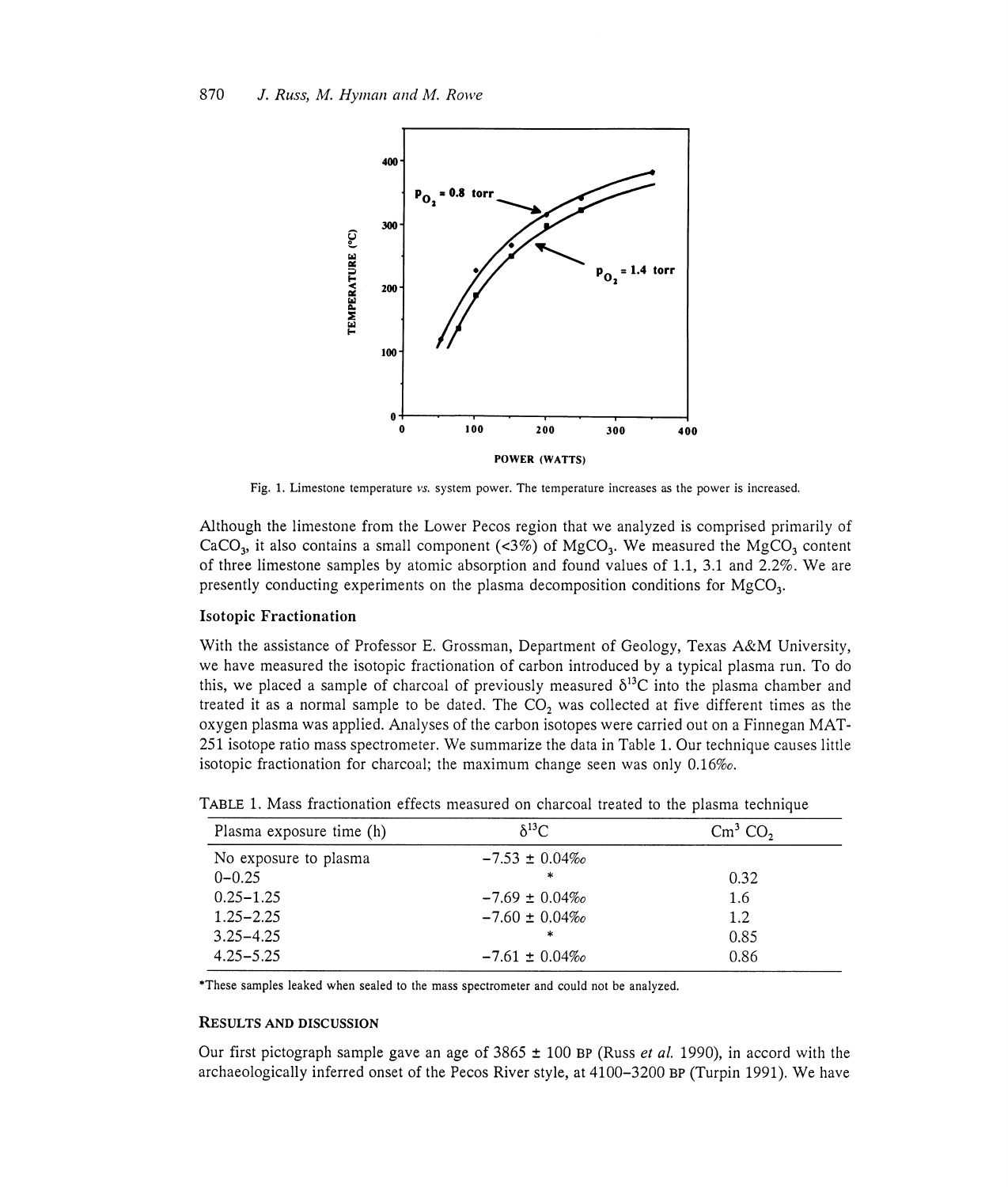since dated two additional samples of Pecos River style pictographs, yielding ages of 3355  $\pm$  65 BP (Russ, Hyman & Rowe 1991a) and  $3000 \pm 70$  BP (Russ, Hyman & Rowe 1991b). We also analyzed a sample of charcoal that had been dated earlier by Tamers (personal communication 1990), using the usual combustion and AMS techniques, at  $3655 \pm 60$  BP. The charcoal sample was carried through our plasma procedure. The age we obtained,  $3665 \pm 65$  BP, was in perfect agreement with the previous age. Whereas this constitutes a limited test, the result validated our confidence in the technique. In the future, we intend to repeat the test, adding limestone to other aliquots of this same charcoal sample. Table 2 lists the ages and the laboratory and site numbers for the samples we have dated.

| Site                         | Texas A&M                              | Beta Analytic                                        | AMS                                          | Years BP                                                                            |
|------------------------------|----------------------------------------|------------------------------------------------------|----------------------------------------------|-------------------------------------------------------------------------------------|
| 41VV75<br>41VV576<br>41VV576 | $75 - 1$<br>576-1<br>576-3a<br>$KAC-1$ | Beta-33586<br>Beta-39107<br>Beta-39946<br>Beta-40497 | ETH-5909<br>ETH-6962<br>ETH-7047<br>ETH-7165 | $3865 \pm 100$<br>$3355 \pm 65$<br>$3000 \pm 70$<br>$3665 \pm 65$<br>$3655 \pm 60*$ |

TABLE 2. Site numbers, laboratory numbers and radiocarbon dates for three Pecos River style pictograph samples and a charcoal sample of known age

\*Previously determined age given by Tamers (personal communication 1990).

Although all of the pictograph ages were consistent with archaeological estimates, the color of the plasma during the extraction of the organic carbon from the paint of the third sample showed evidence of slight atmospheric contamination. Since the second and third pictograph samples both yielded less  $CO<sub>2</sub>$  than the first pictograph or the charcoal sample of known age, they were more susceptible to possible adsorption of atmospheric gases. Adsorbed CO<sub>2</sub> would cause these samples to appear younger than they actually are. We are continuing to investigate the extent of the effect and how to minimize it. The adsorbed  $CO<sub>2</sub>$  can be reduced markedly by exposing the sample of limestone brought along with the paint sample to a low-temperature argon plasma. Argon, an inert, non-reactive gas, will not oxidize the organic material; so it does not react with organic carbon to form CO2. Rather, the energetic argon plasma bombards the surface of the limestone grains, knocking adsorbed  $CO<sub>2</sub>$  off and allowing it to be pumped away. It will be possible, in this way, to clean the limestone of adsorbed  $CO<sub>2</sub>$  so that subsequent exposure to an oxygen plasma results in the production of  $CO<sub>2</sub>$  only from the oxidation of the pictograph paint binder. Preliminary experiments are promising and this work continues.

We are now confident that the potential problem of atmospheric adsorption can be readily overcome by the combination of high-vacuum techniques coupled with pretreatment with an argon plasma to ensure removal of adsorbed  $CO<sub>2</sub>$ . Further, we demonstrated that we operate well below the plasma power level at which CaCO<sub>3</sub> decomposes, and that the dates obtained were not influenced by mass fractionation.

# **CONCLUSION**

Our new method for the extraction of organic carbon from pictographs without contamination from the rock substrate is applicable to the direct radiocarbon dating of rock paintings throughout the world. It does not depend on the presence of a particular organic substance in the paint, since it will extract any organic material used. It is also independent of the substrate rock, working even on pictographs painted on limestone. The new technique will allow these fascinating, enigmatic graphics to take on a more important role as a critical component of cultural history. That these